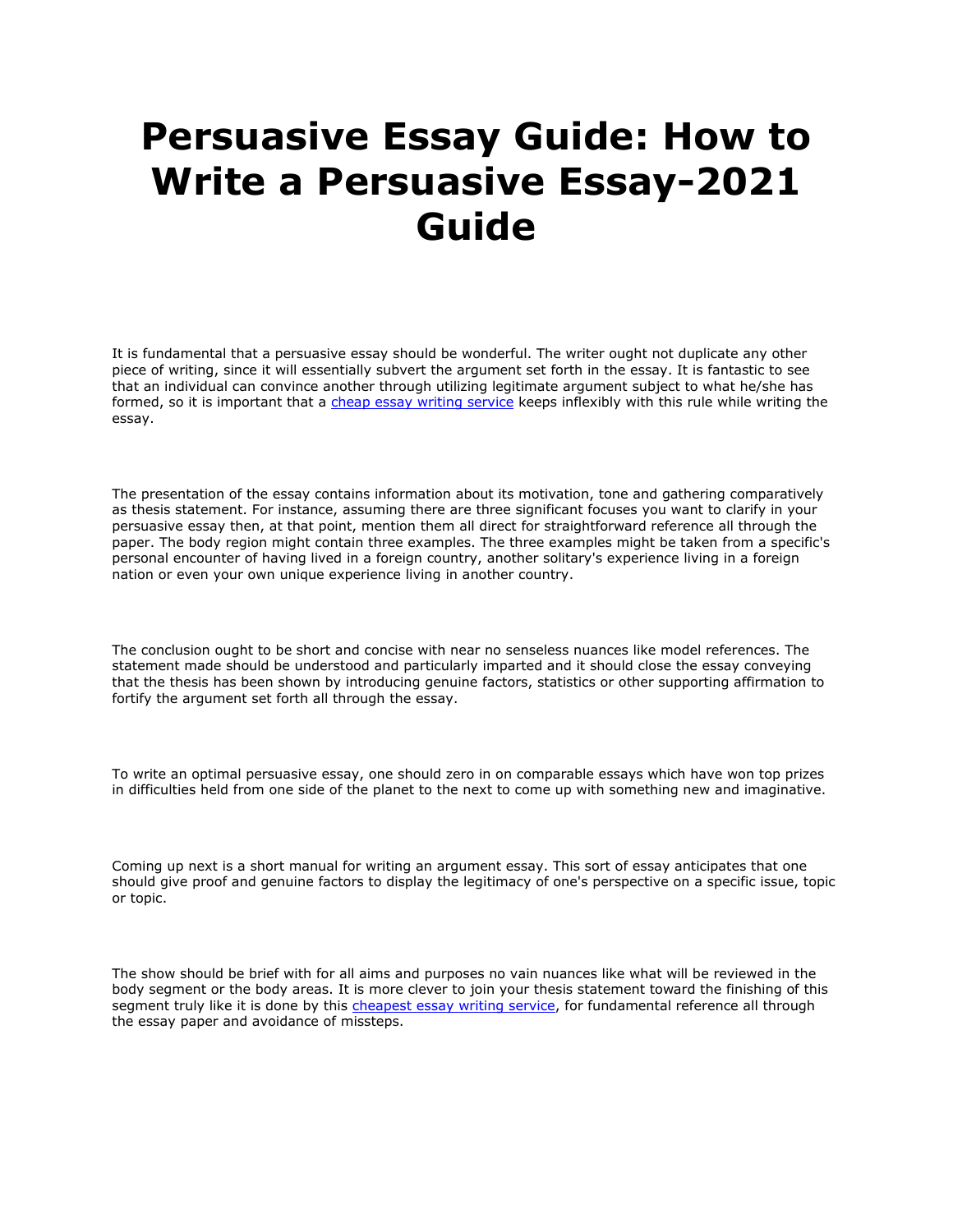Each argumentative essay will have a thesis statement, which incorporates three areas; Topic/guarantee (what you want others to recognize), Reason (watch for accepting for the present circumstance) and Evidence/support (genuine factors, statistics or other supporting check).

A reasonable argumentative essay isn't just capable yet besides point by point. It is recommended that one does whatever it takes not to utilize long passages in the body of the essay while guaranteeing that they are appropriately changed. Update each sentence and section for clear understanding before acquainting your work with a skilled editor who will change your thesis free from copyright infringement for better grades. Your outcomes might be passed on online finishing going raised changing by experienced editors.

To write an achievable argumentative essay, you really want to at first notification the accompanying tips.

An individual ought to dependably analyze however much as could reasonably be anticipated on a specific topic so he/she will be in a circumstance to settle on an informed choice concerning his/her paper.

The show should contain all angles like thesis statement, thesis see and a model or portrayal of what will be analyzed in the body segments. A decent show will comparably join your personal assessment on the issue or topic at hand without making any cases.

The body segments should contain three momentous focuses which support your case made in the show part of your essay. It is important that each segment contains three (3) undeniable supporting focuses with sensible nuances and examples.

The conclusion of an argument essay ought to be short and concise yet clear. It is best to end the essay with a last statement which reiterates your circumstance on the imperatively crushing concern.

Immediately after you have wrapped up writing your argumentative essay, it is important that you doublecheck for sentence structure goofs, spelling blunders or different mistakes before comfort to additionally foster grades in conventional timetable.

To write a compelling association/contrast essay, you can get to [free essay writing service](https://www.essaywritingservice.college/) to help you out and one should at first notification the accompanying standards:

One ought to have some experience with about relative topics and issues to settle on informed choices in regards to what will be analyzed in his/her paper. The show segment of this kind of essay contains information concerning what will be talked about also as the resemblances and separations of a specific topic or issue. This segment should be clear and capable with genuine factors, statistics or other supporting affirmation remembered for the show.